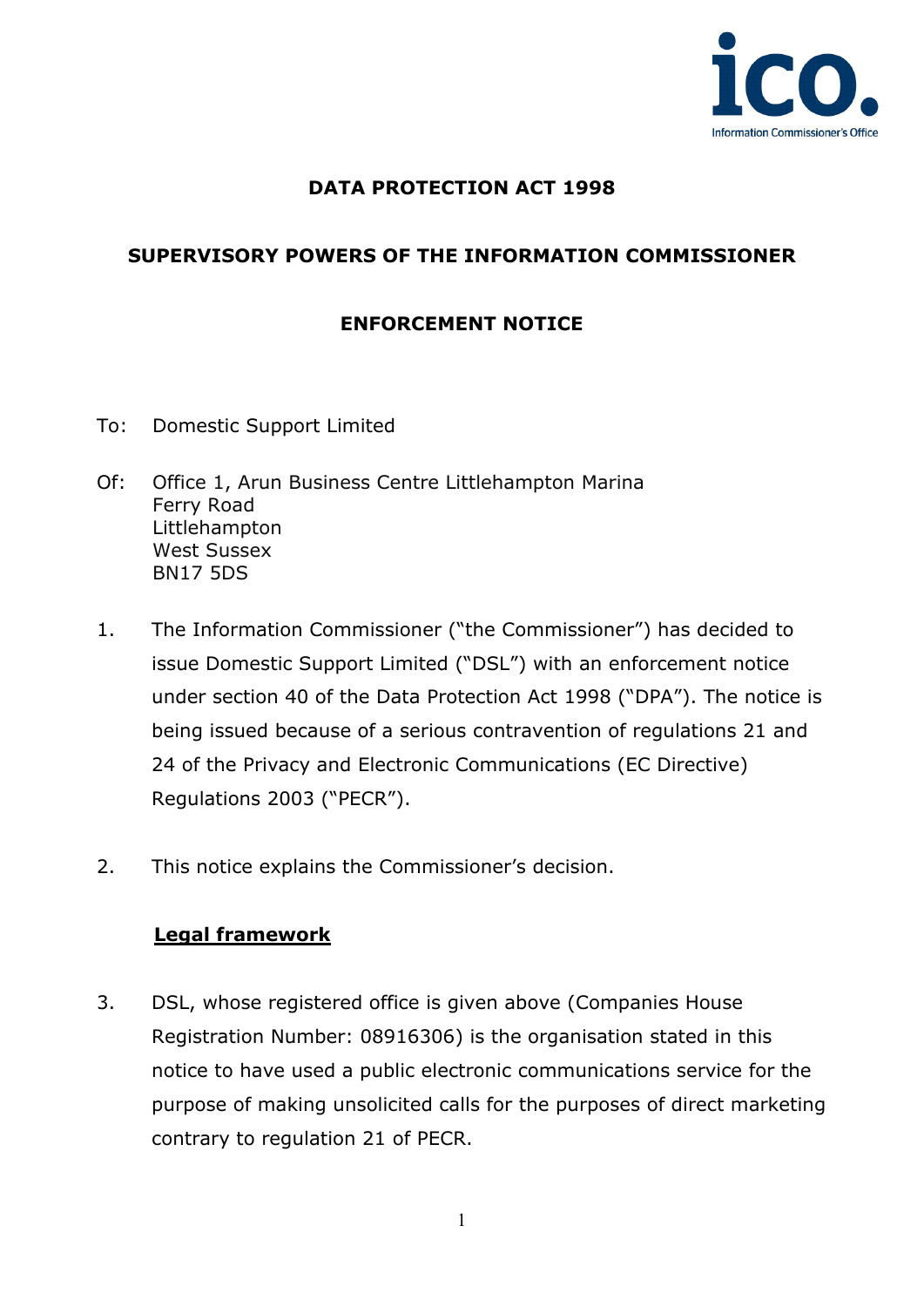

- 4. Regulation 21 applies to the making of unsolicited calls for direct marketing purposes. It means that if a company wants to make calls promoting a product or service to an individual who has a telephone number which is registered with the Telephone Preference Service Ltd ("TPS"), then that individual must have notified the company that they do not object to receiving such calls from it.
- 5. Regulation 21 paragraph (1) of PECR provides that:

*"(1) A person shall neither use, nor instigate the use of, a public electronic communications service for the purposes of making unsolicited calls for direct marketing purposes where-*

- *(a) the called line is that of a subscriber who has previously notified the caller that such calls should not for the time being be made on that line; or*
- *(b) the number allocated to a subscriber in respect of the called line is one listed in the register kept under regulation 26."*
- 6. Regulation 21 paragraphs (2), (3), (4) and (5) provide that:
	- *"(2) A subscriber shall not permit his line to be used in contravention of paragraph (1).*
	- *(3) A person shall not be held to have contravened paragraph (1)(b) where the number allocated to the called line has been listed on the register for less than 28 days preceding that on which the call is made.*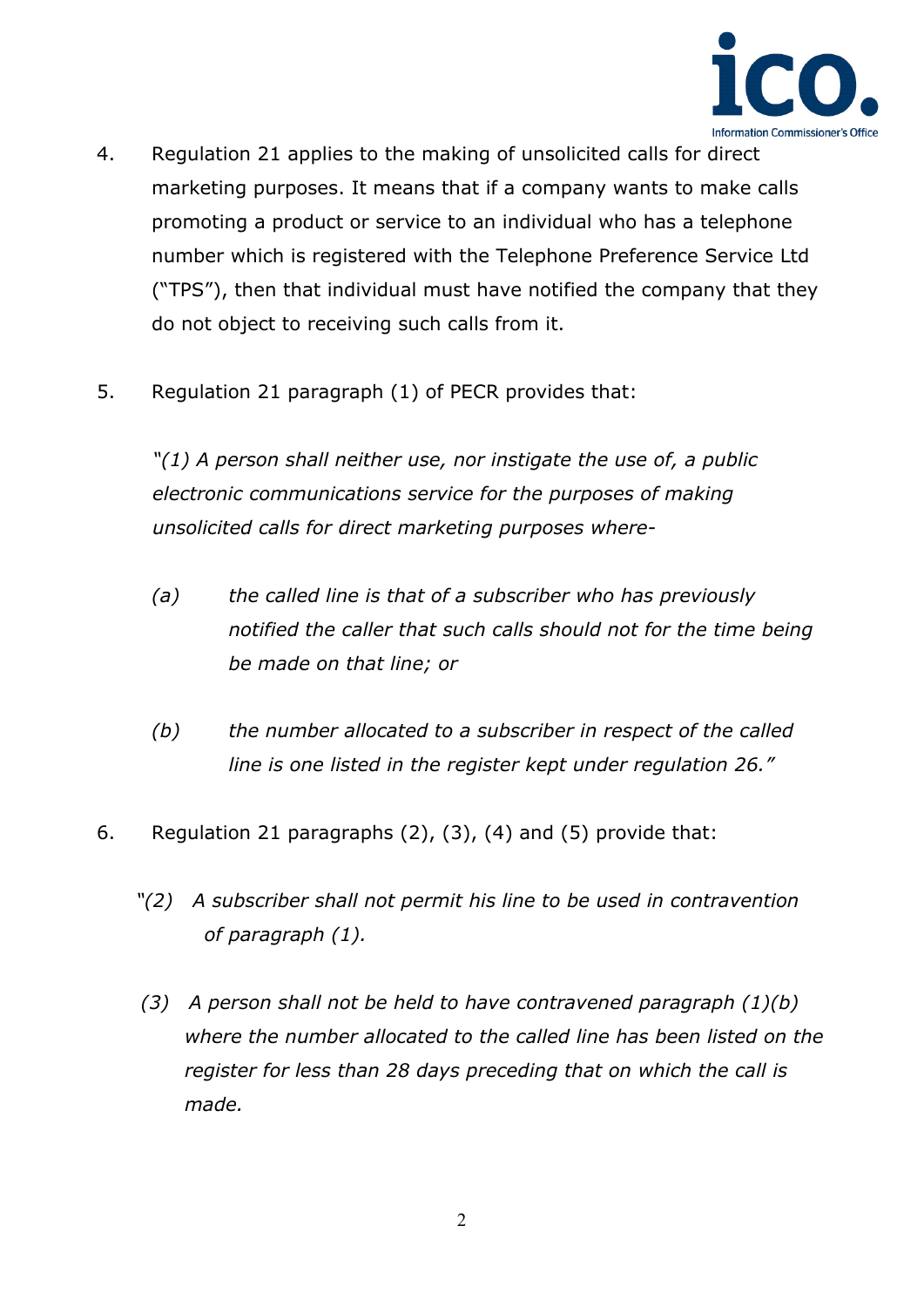

- *(4) Where a subscriber who has caused a number allocated to a line of his to be listed in the register kept under regulation 26 has notified a caller that he does not, for the time being, object to such calls being made on that line by that caller, such calls may be made by that caller on that line, notwithstanding that the number allocated to that line is listed in the said register.*
- *(5) Where a subscriber has given a caller notification pursuant to paragraph (4) in relation to a line of his—*

*(a) the subscriber shall be free to withdraw that notification at any time, and (b) where such notification is withdrawn, the caller shall not make such calls on that line."*

- 7. Regulation 24 of PECR provides:
	- *"(1) Where a public electronic communications service is used for the transmission of a communication for direct marketing purposes the person using, or instigating the use of, the service shall ensure that the following information is provided with that communication –*

*…* 

*(b) in relation to a communication to which regulation 21 [or 21A] (telephone calls) applies, the particulars mentioned in paragraph (2)(a) and, if the recipient of the call so requests, those mentioned in paragraph (2)(b).*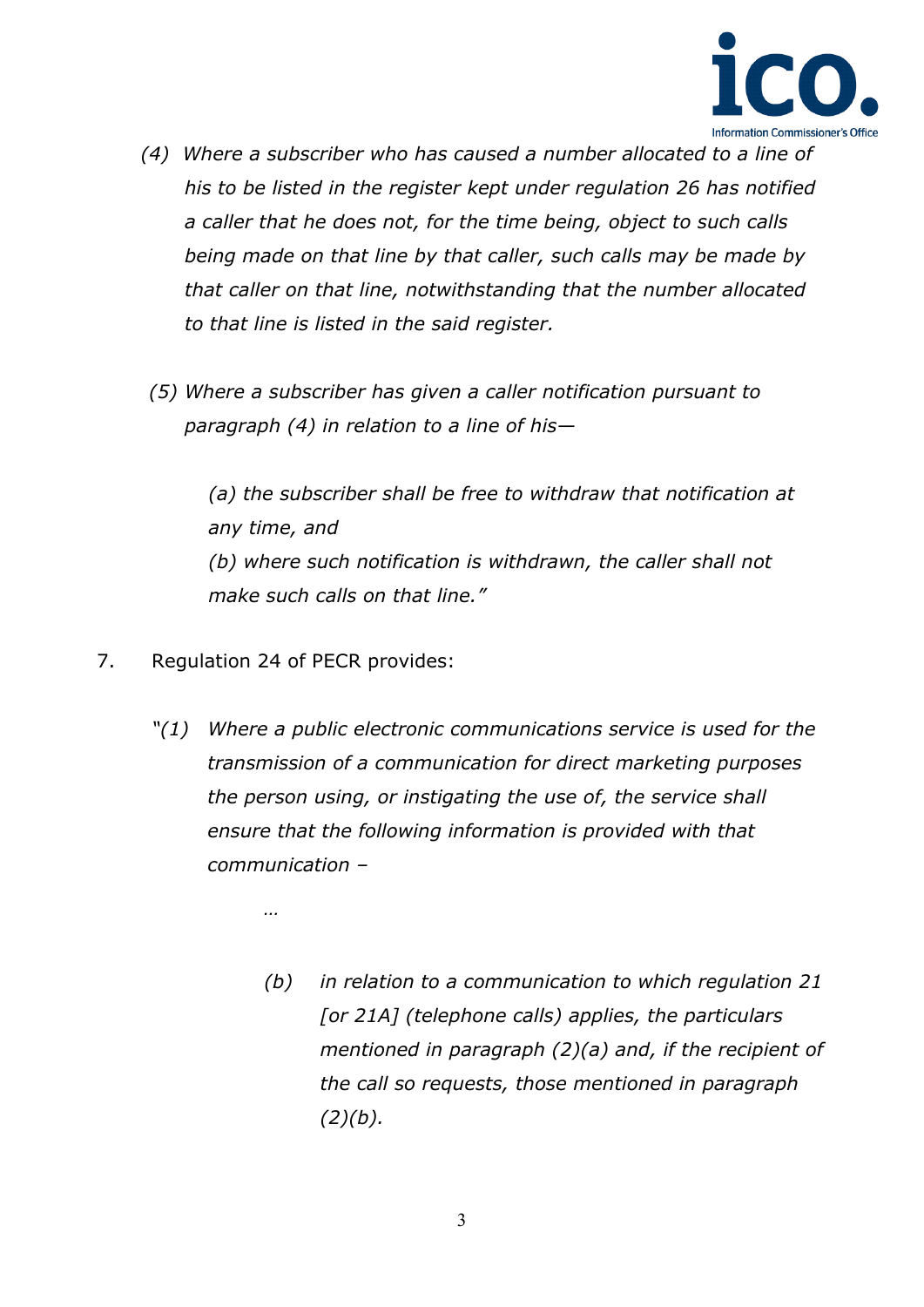

*(2) The particulars referred to in paragraph (1) are –*

- *(a) the name of the person;*
- *(b) either the address of the person or a telephone number on which he can be reached free of charge."*
- 8. Under regulation 26 of PECR, the Commissioner is required to maintain a register of numbers allocated to subscribers who have notified them that they do not wish, for the time being, to receive unsolicited calls for direct marketing purposes on those lines. The Telephone Preference Service Limited ("TPS") is a limited company which operates the register on the Commissioner's behalf. Businesses who wish to carry out direct marketing by telephone can subscribe to the TPS for a fee and receive from them monthly a list of numbers on that register.
- 9. Section 122(5) of the Data Protection Act 2018 ("DPA18") defines direct marketing as "*the communication (by whatever means) of advertising or marketing material which is directed to particular individuals*". This definition also applies for the purposes of PECR (see regulation 2(2) PECR and paragraphs 430 & 432(6) to Schedule 19 of the DPA18).
- 10. "Individual" is defined in regulation 2(1) of PECR as "*a living individual and includes an unincorporated body of such individuals*".
- 11. A "subscriber" is defined in regulation 2(1) of PECR as "*a person who is a party to a contract with a provider of public electronic communications services for the supply of such services*".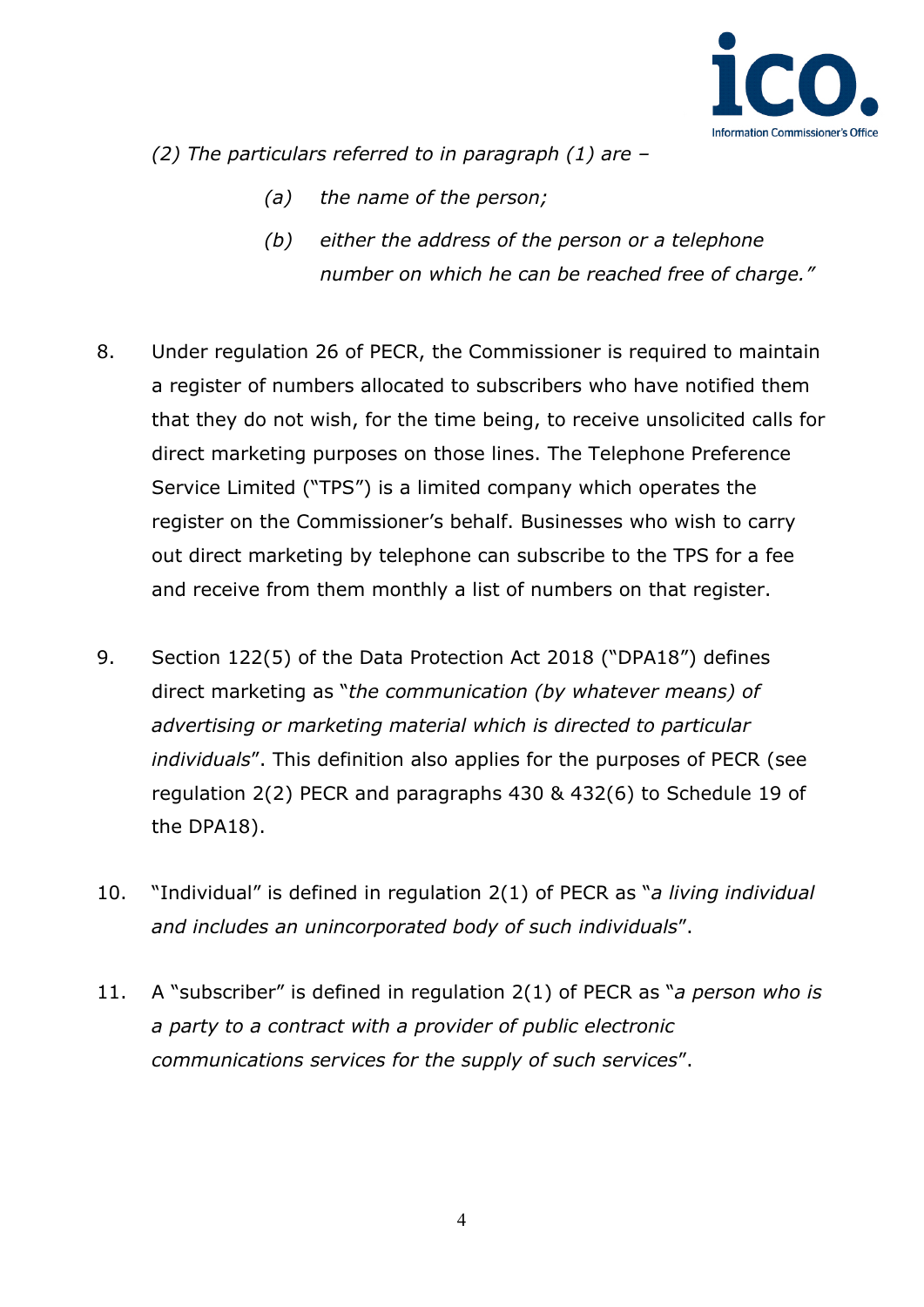

- 12. The DPA contains enforcement provisions at Part V which are exercisable by the Commissioner. Those provisions are modified and extended for the purposes of PECR by Schedule 1 PECR.
- 13. Section 40(1)(a) of the DPA (as extended and modified by PECR) provides that if the Commissioner is satisfied that a person has contravened or is contravening any of the requirements of the Regulations, he may serve him with an Enforcement Notice requiring him to take within such time as may be specified in the Notice, or to refrain from taking after such time as may be so specified, such steps as are so specified.
- 14. PECR were enacted to protect the individual's fundamental right to privacy in the electronic communications sector. PECR were subsequently amended and strengthened. The Commissioner will interpret PECR in a way which is consistent with the Regulations' overall aim of ensuring high levels of protection for individuals' privacy rights.
- 15. The provisions of the DPA remain in force for the purposes of PECR notwithstanding the introduction of the DPA18: see paragraph 58(1) of Schedule 20 to the DPA18.

### **The contravention**

- 16. The Commissioner finds that DSL contravened regulations 21 and 24 of PECR.
- 17. The Commissioner provisionally finds that the contravention was as follows: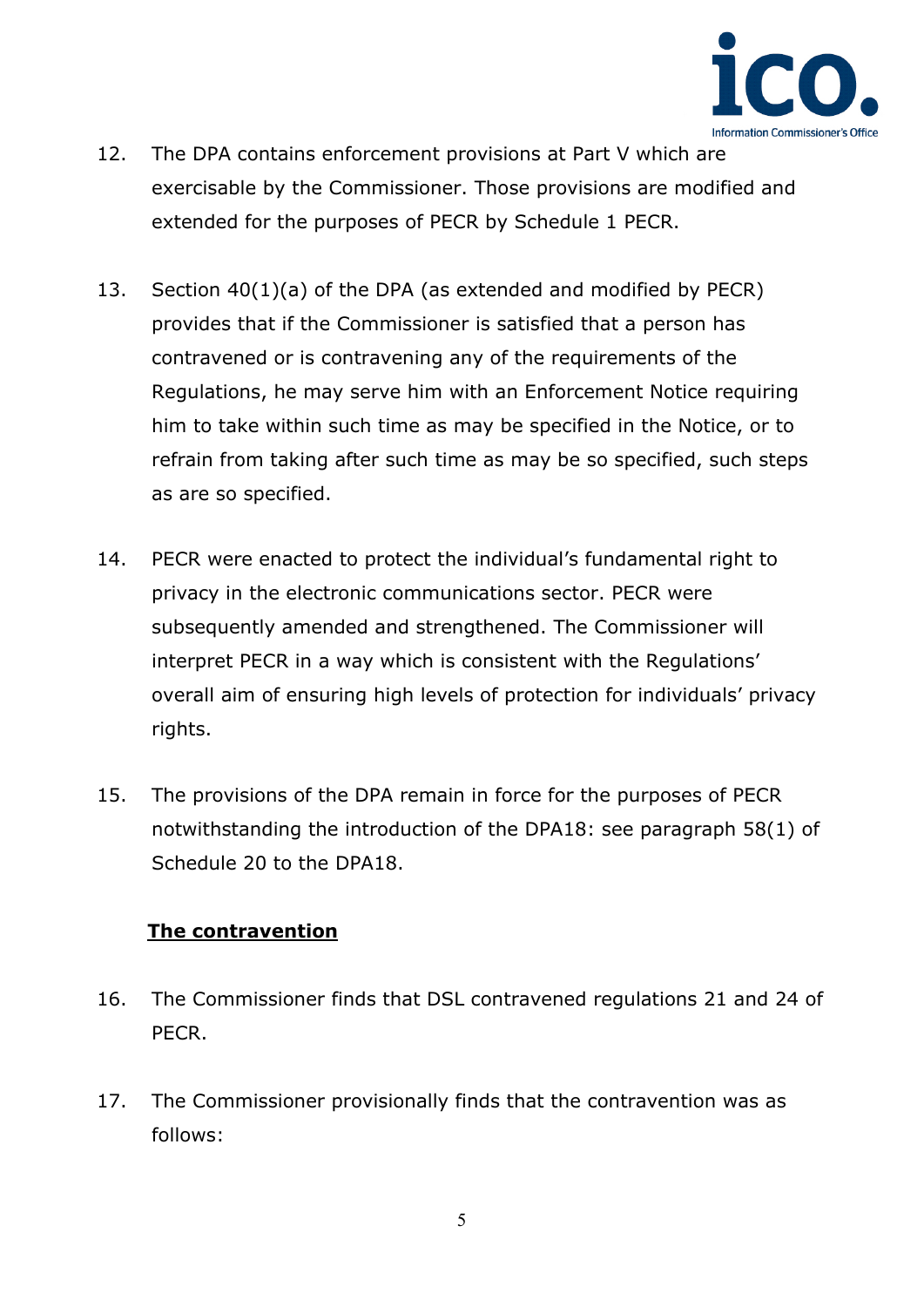

- 18. Between 1 January 2020 and 31 July 2020, DSL used a public telecommunications service for the purposes of making 69,133 unsolicited calls for direct marketing purposes to subscribers where the number allocated to the subscriber in respect of the called line was a number listed on the register of numbers kept by the Commissioner in accordance with regulation 26, contrary to regulation 21(1)(b) of PECR.
- 19. The Commissioner is also satisfied for the purposes of regulation 21 that these 69,133 unsolicited direct marketing calls were made to subscribers who had registered with the TPS at least 28 days prior to receiving the calls, and who for the purposes of regulation 21(4) had not notified DSL that they did not object to receiving such calls.
- 20. For such notification to be valid under regulation 21(4), the individual must have taken a clear and positive action to override their TPS registration and indicate their willingness to receive marketing calls from the company. The notification should reflect the individual's choice about whether or not they are willing to receive marketing calls. Therefore, where signing up to use a product or service is conditional upon receiving marketing calls, companies will need to demonstrate how this constitutes a clear and positive notification of the individual's willingness to receive such calls.
- 21. The notification must clearly indicate the individual's willingness to receive marketing calls specifically. Companies cannot rely on individuals opting in to marketing communications generally, unless it is clear that this will include telephone calls.
- 22. Further, the notification must demonstrate the individual's willingness to receive marketing calls from that company specifically. Notifications will not be valid for the purposes of regulation 21(4) if individuals are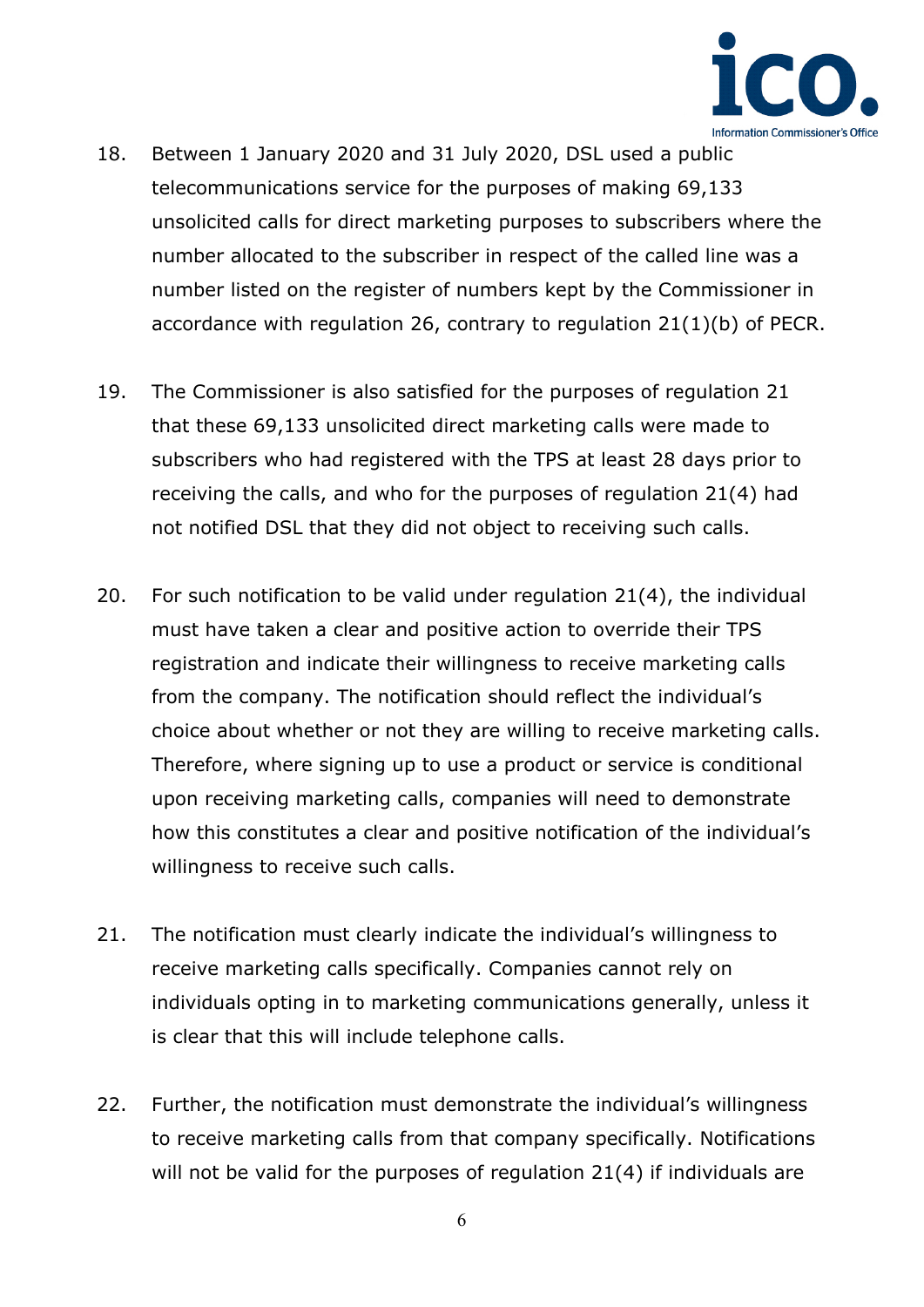

asked to agree to receive marketing from "similar organisations", "partners", "selected third parties" or other similar generic descriptions.

- 23. Whilst there is evidence to suggest that DSL, or at least one of the separate legal entities which held DSL's registered office address as its own at the time, were carrying out some TPS checks on data, there is no explanation provided for why CLIs which DSL accepts were in use exclusively by itself at the material time were used to make 69,133 unsolicited calls to individuals who had been registered with the TPS for not less than 28 days.
- 24. DSL has been unable to provide any evidence that the subscribers who received these calls had notified DSL that they did not, for the time being, object to such calls. Indeed, it is apparent from the Commissioner's investigation that DSL is unaware of precisely where the data which it purchased was even sourced. Following a prompt from the Commissioner, DSL took steps to liaise with its Third-Party Data Providers to obtain details of the domains/websites used, and evidence of notification that subscribers did not object to calls. The result of those enquiries was a single response from one of the Third-Party Data Providers stating that "*The exact websites and [its] data aggregator is commercially sensitive information"*. The Commissioner's direct marketing guidance is clear [at paragraph 106] that "*Organisations should […] make sure that they keep clear records of exactly what someone has consented to. In particular, they should record the date of consent, the method of consent, who obtained consent, and exactly what information was provided to the person consenting. They should not rely on a bought-in list unless the seller or list broker can provide these details. Organisations may be asked to produce their records as evidence to demonstrate compliance in the event of a complaint*."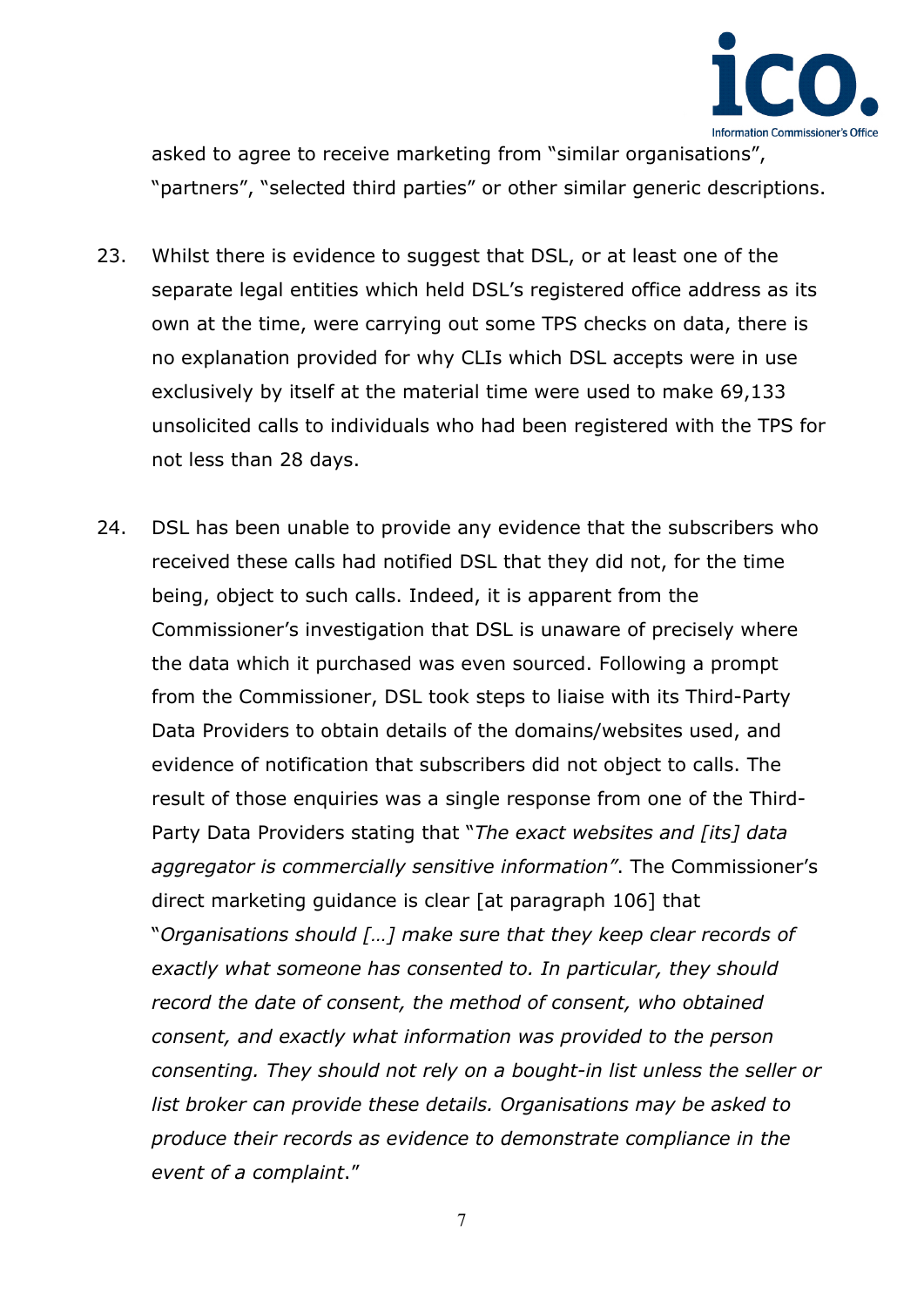

- 25. The Commissioner is therefore satisfied that there is evidence of 69,133 unsolicited direct marketing calls being made by DSL to subscribers who had been registered with the TPS for not less than 28 days, and who had not previously notified DSL that they did not object to receiving such calls.
- 26. Further, as the complaints indicate, DSL failed, as required by regulation 24 of PECR, to provide the recipient of the calls the particulars specified at regulation 24(2) of PECR in that there is evidence that the calls from DSL's CLIs identified the caller as a variation of 'Homeforce': a separate legal entity to DSL.
- 27. The Commissioner has considered, as he is required to do under section 40(2) of the DPA (as extended and modified by PECR) when deciding whether to serve an Enforcement Notice, whether any contravention has caused or is likely to cause any person damage or distress. The Commissioner has decided that it is likely that damage or distress has been caused in this instance.
- 28. In view of the matters referred to above the Commissioner hereby gives notice that, in exercise of his powers under section 40 of the DPA, he requires DSL to take the steps specified in Annex 1 of this Notice.

### **Right of Appeal**

29. There is a right of appeal against this Notice to the First-tier Tribunal (Information Rights), part of the General Regulatory Chamber. Information about appeals is set out in the attached Annex 2.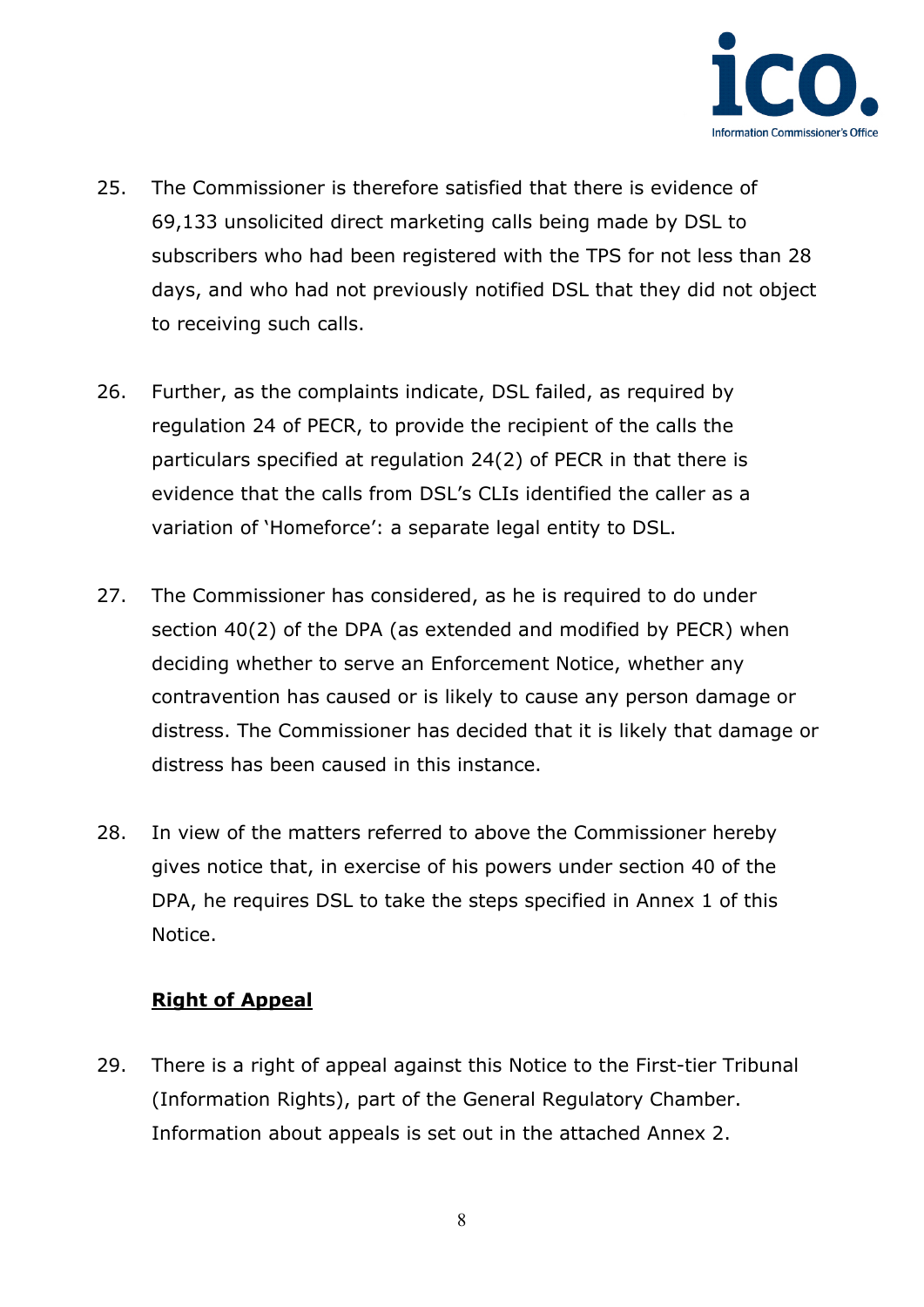

Dated the 14<sup>th</sup> day of March 2022.

Andy Curry Head of Investigations Information Commissioner's Office Wycliffe House Water Lane Wilmslow Cheshire SK9 5AF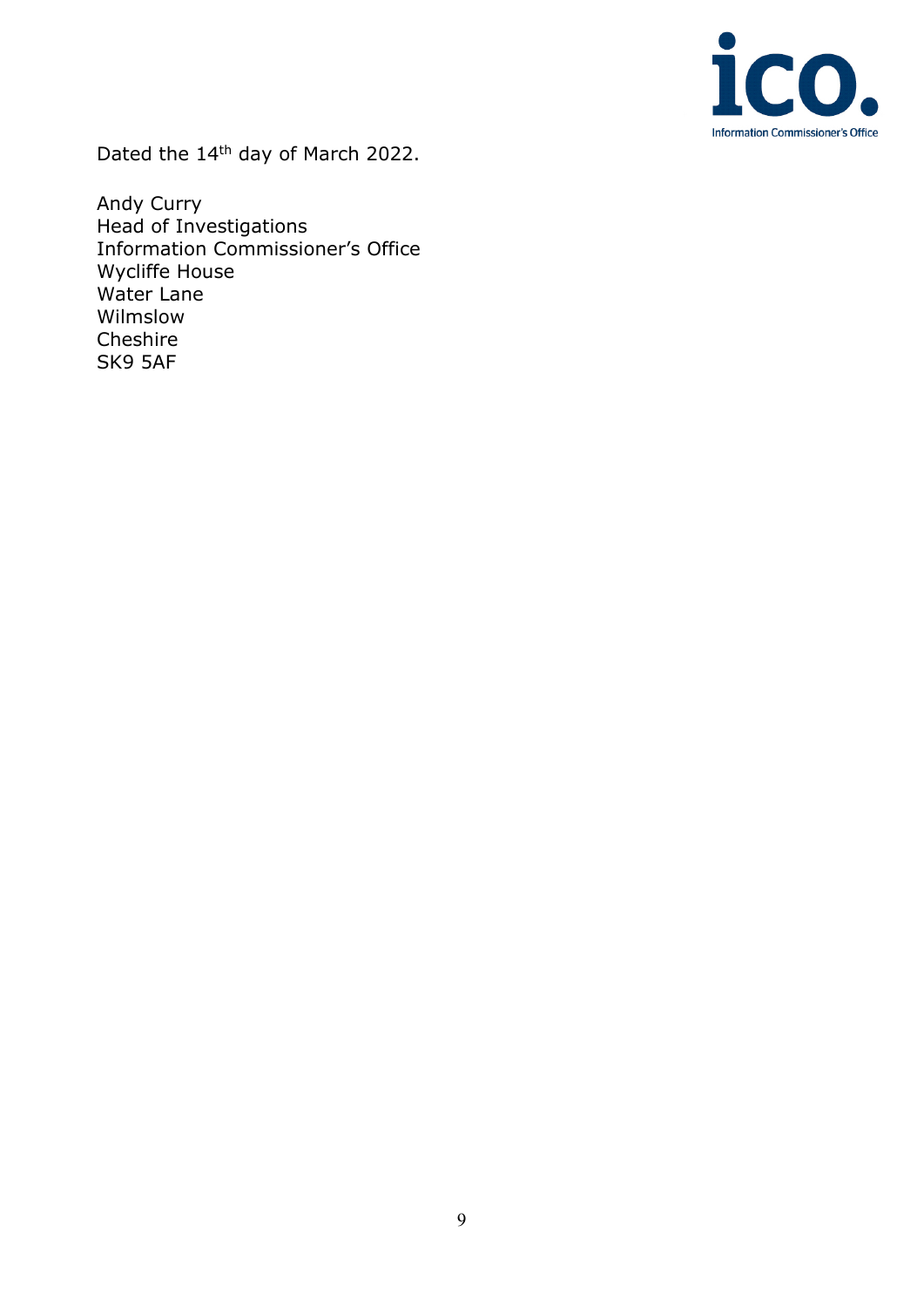

## **ANNEX 1**

# **TERMS OF THE ENFORCEMENT NOTICE**

DSL shall within 30 days of the date of this notice:

• Neither use, nor instigate the use of, a public electronic communications service for the purposes of making unsolicited calls for direct marketing purposes where the called line is that of:

(a) a subscriber who has previously notified DSL that such calls should not be made on that line; or

(b) a subscriber who has registered their number with the TPS at least 28 days previously and who has not notified DSL that they do not object to such calls being made.

• Furthermore, where a public electronic communications service is used for the transmission of a communication for direct marketing purposes, DSL shall ensure that the recipient of the communication is provided with:

(a) the name of the person; and if the recipient so requests,

(b) either the address of the person or a telephone number on which he can be reached free of charge.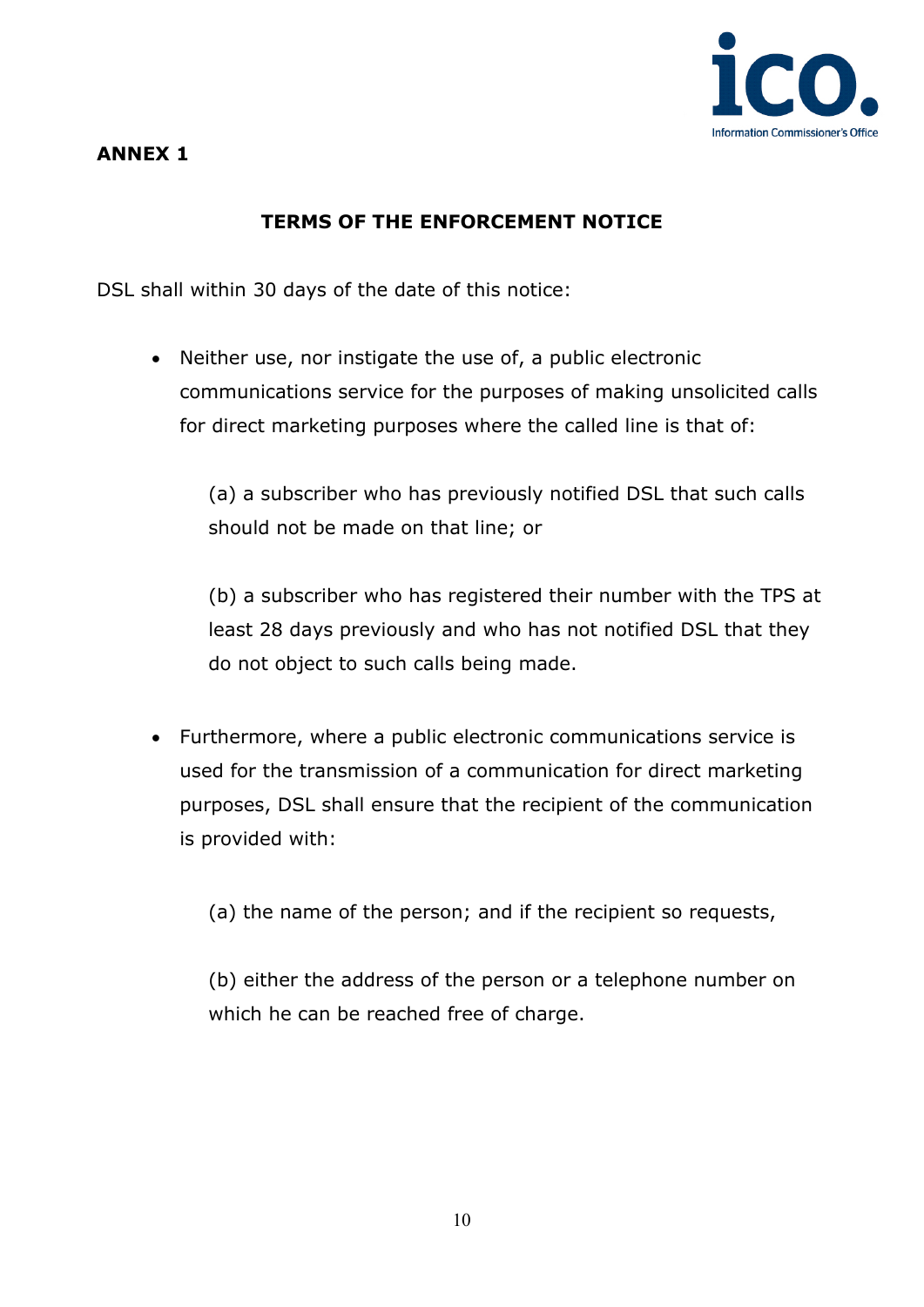

## **ANNEX 2**

# **RIGHTS OF APPEAL AGAINST DECISIONS OF THE COMMISSIONER**

- 1. Section 48 of the Data Protection Act 1998 gives any person upon whom an enforcement notice has been served a right of appeal to the First-tier Tribunal (Information Rights) (the "Tribunal") against the notice.
- 2. If you decide to appeal and if the Tribunal considers:
	- a) that the notice against which the appeal is brought is not in accordance with the law; or
	- b) to the extent that the notice involved an exercise of discretion by the Commissioner, that she ought to have exercised her discretion differently,

the Tribunal will allow the appeal or substitute such other decision as could have been made by the Commissioner. In any other case the Tribunal will dismiss the appeal.

3. You may bring an appeal by serving a notice of appeal on the Tribunal at the following address:

> General Regulatory Chamber HM Courts & Tribunals Service PO Box 9300 Leicester LE1 8DJ

Telephone: 0203 936 8963